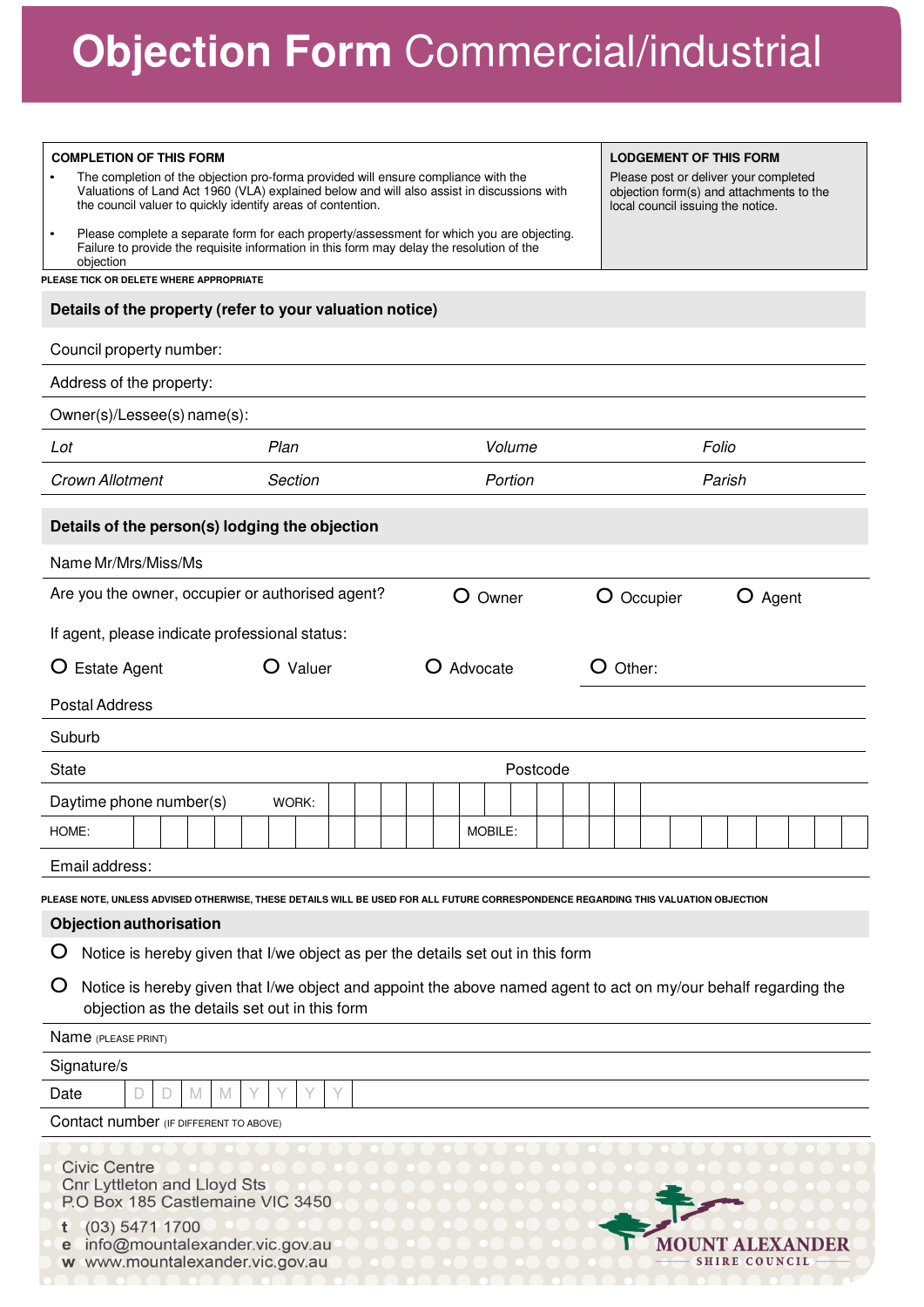#### **What are the grounds for objecting?**

Please indicate those that apply:

- O The value is too high.
- O The value is too low.
- O The interests held in land are not correctly apportioned.
- O The apportionment of the valuations is incorrect.
- O Lands which should be included in one valuation have been valued separately.
- O Lands which should be valued separately have been included in one valuation.
- O The person named in the notice of valuation, assessment notice or other document is not liable to be so named.
- O The area, dimensions or description of the land are not correct.

### **What do you think the valuation(s) should be?**

Please indicate which value(s) you are objecting to. Include the council's valuations and your contended value(s).

| O Site Value                       | Council value \$ |                               | Contended value \$ |
|------------------------------------|------------------|-------------------------------|--------------------|
| O Capital Improved Value           | Council value \$ |                               | Contended value \$ |
| O Net Annual Value                 | Council value \$ |                               | Contended value \$ |
| Valuation and Rate Notice details: |                  |                               |                    |
| Level of value date shown:         | January          | Date received by post $\vert$ | D M M Y Y Y Y<br>D |

### **Reasoning to support contended values**

Please provide a short summary of the reasons that demonstrate why your contended values should be preferred over the valuation(s). Attach supporting documents or additional sheets if this space is insufficient.

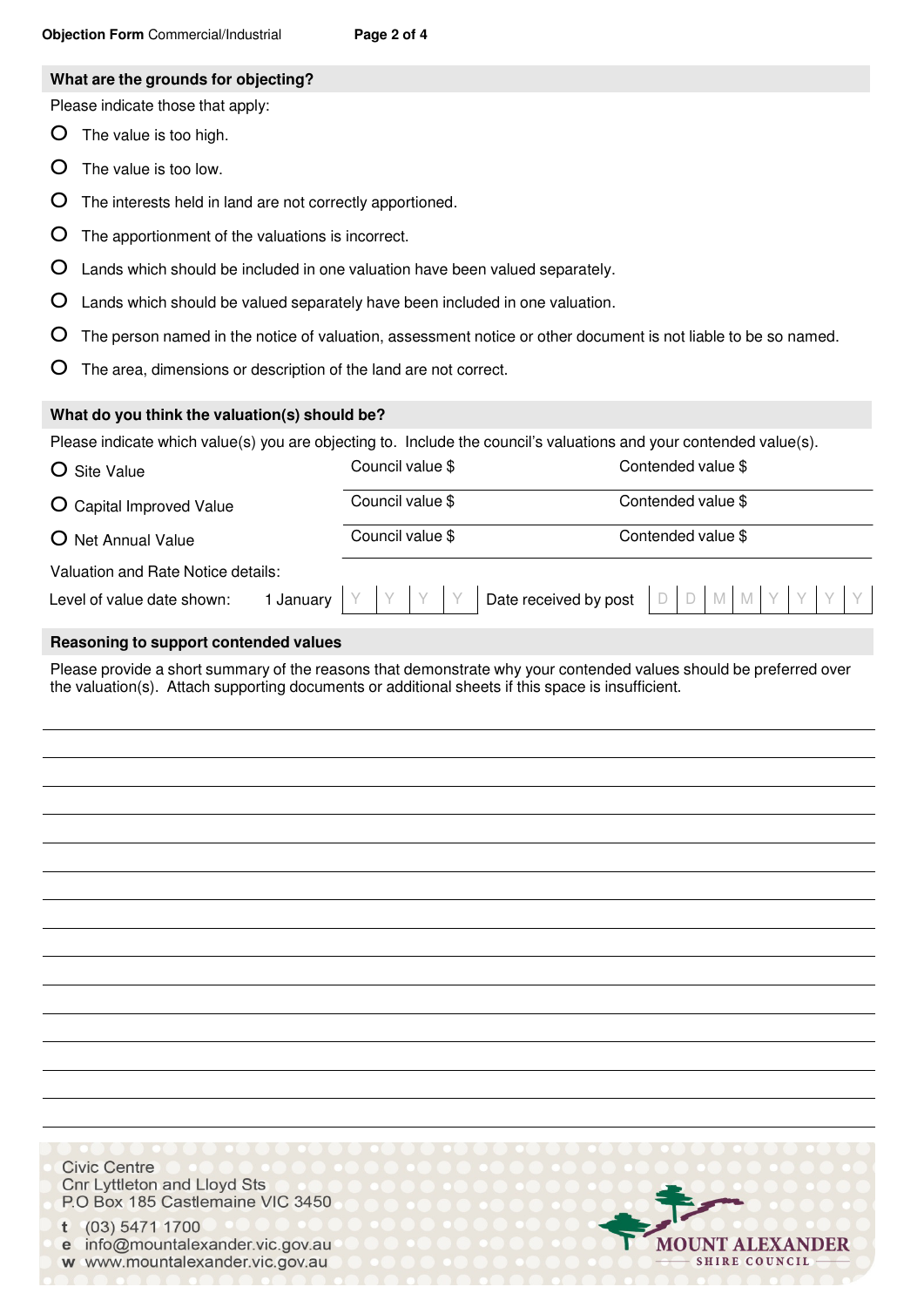|  | <b>Objection Form</b> Commercial/Industrial | Page 3 of 4 |
|--|---------------------------------------------|-------------|
|  |                                             |             |

| placement + Office Committed Clari in labourding                        |          |                           |                         |           |                |
|-------------------------------------------------------------------------|----------|---------------------------|-------------------------|-----------|----------------|
| Description details of subject property                                 |          |                           |                         |           |                |
| Land                                                                    |          |                           |                         |           |                |
| Land area (SQUARE METRES)                                               |          | AND/OR                    | Land dimensions         |           | m <sup>2</sup> |
| <b>Main structure</b>                                                   |          |                           |                         |           |                |
| Description (e.g. factory, warehouse, shop, office, etc)                |          |                           |                         |           |                |
| Gross area                                                              |          | m <sup>2</sup>            | Net lettable area       |           | m <sup>2</sup> |
| <b>Construction material</b>                                            | O brick  | O steel                   | O concrete              | O other   |                |
| <b>Building condition</b>                                               | $O$ poor | O below average           | O average               | $O$ good  | O excellent    |
| Year built                                                              |          |                           | Year extended/renovated |           |                |
| Renovation description                                                  |          |                           |                         |           |                |
| <b>Other structures</b>                                                 |          |                           |                         |           |                |
| Description                                                             |          |                           | Size                    |           | m <sup>2</sup> |
| Hardstand                                                               |          |                           | Size                    |           | m <sup>2</sup> |
| Number of car parking spaces                                            |          |                           |                         |           |                |
|                                                                         |          |                           |                         |           |                |
| <b>Plant and equipment</b><br>Description                               |          |                           |                         |           |                |
|                                                                         |          |                           |                         |           |                |
|                                                                         |          |                           |                         |           |                |
|                                                                         |          |                           |                         |           |                |
|                                                                         |          |                           |                         |           |                |
| Lease details (subject property)<br>Is the property                     |          |                           |                         |           |                |
|                                                                         |          | O owner occupied, or<br>Ő | tenanted                |           |                |
| If tenanted, please complete the following information:                 |          |                           |                         |           |                |
| Lease commenced                                                         | M<br>D   | M                         |                         |           |                |
| Lease term (YEARS/MONTHS)                                               |          |                           | Options                 |           |                |
| Current rent per annum \$                                               |          |                           |                         |           |                |
| Rent payable for car spaces (IF SEPARATE)                               |          |                           | Options                 |           |                |
| Rental increase amount (I.E. FIXED, %CPI, OTHER)                        |          |                           |                         |           |                |
| Rental review frequency (I.E. YEARLY)                                   |          |                           | Last review date        |           |                |
| Details of any incentives provided                                      |          |                           |                         |           |                |
| <b>Outgoings</b>                                                        |          |                           |                         |           |                |
| O Tenant pays outgoings \$                                              |          | O Owner pays outgoings \$ |                         |           |                |
| Is rent at market value? (I.E. INTER-COMPANY RENT OR SUPER FUND RENTAL) |          |                           | market rent             | $O$ other |                |
| If you answered 'other' please provide details on a separate sheet.     |          |                           |                         |           |                |
|                                                                         |          |                           |                         |           |                |
|                                                                         |          |                           |                         |           |                |
| <b>Civic Centre</b>                                                     |          |                           |                         |           |                |
| <b>Cnr Lyttleton and Lloyd Sts</b><br>P.O Box 185 Castlemaine VIC 3450  |          |                           |                         |           |                |

MOUNT ALEXANDER

- SHIRE COUNCIL-

Π

 $t$  (03) 5471 1700

e info@mountalexander.vic.gov.au w www.mountalexander.vic.gov.au